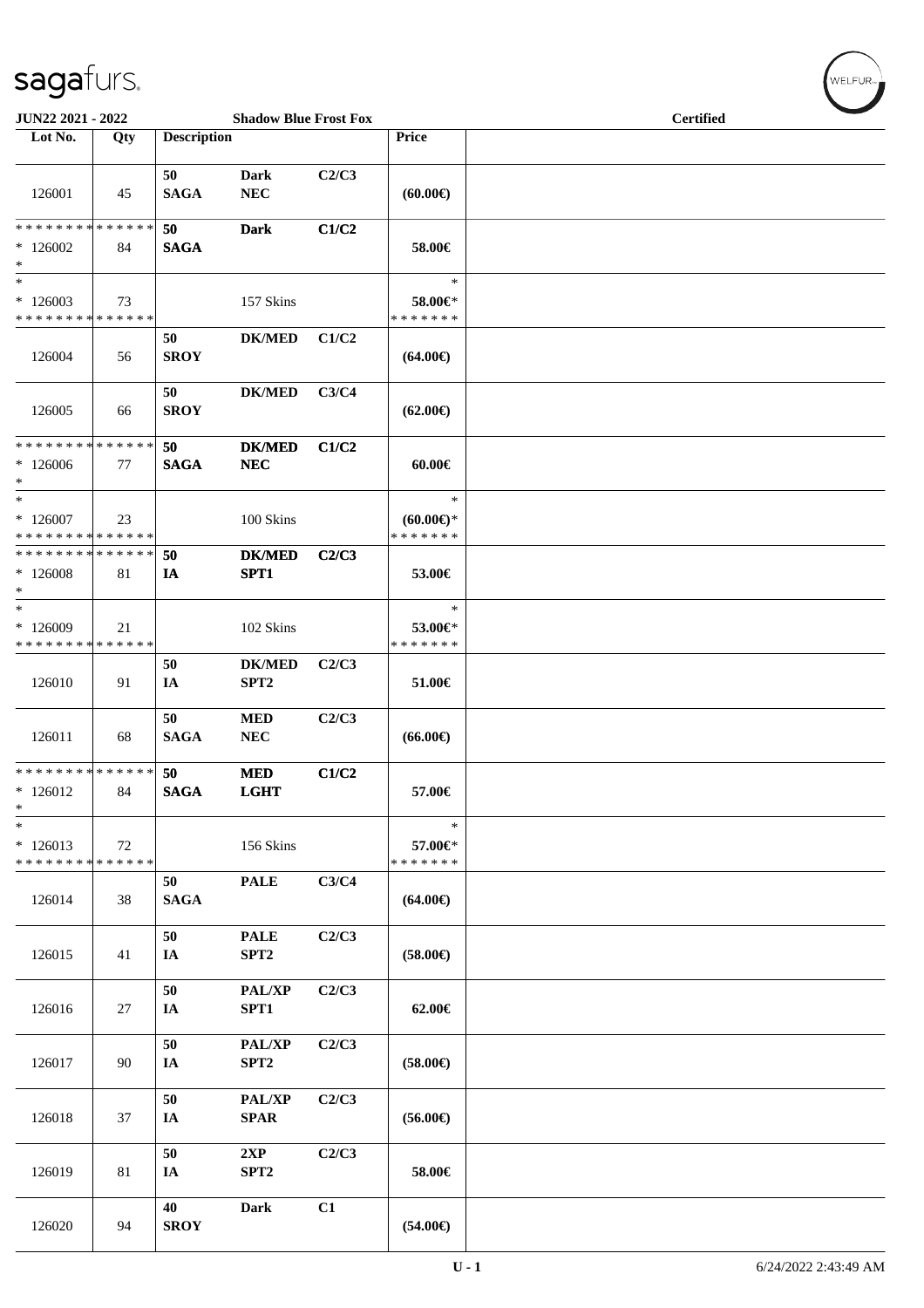| JUN22 2021 - 2022                                    |                   |                    | <b>Shadow Blue Frost Fox</b>      |                |                                                | <b>Certified</b> |  |  |  |
|------------------------------------------------------|-------------------|--------------------|-----------------------------------|----------------|------------------------------------------------|------------------|--|--|--|
| Lot No.                                              | Qty               | <b>Description</b> |                                   |                | <b>Price</b>                                   |                  |  |  |  |
| * * * * * * * * * * * * * *<br>$*126021$<br>$\ast$   | 77                | 40<br><b>SROY</b>  | <b>Dark</b>                       | C2             | $(54.00\epsilon)$                              |                  |  |  |  |
| $\ast$<br>$*126022$<br>* * * * * * * * * * * * * *   | 22                |                    | 99 Skins                          |                | $\ast$<br>$(54.00\in)^\ast$<br>* * * * * * *   |                  |  |  |  |
| * * * * * * * * * * * * * *<br>$*126023$<br>$\ast$   | 98                | 40<br><b>SAGA</b>  | <b>Dark</b>                       | C3/C4          | $(52.00\epsilon)$                              |                  |  |  |  |
| $\ast$<br>$*126024$<br>* * * * * * * * * * * * * *   | 64                |                    | 162 Skins                         |                | $\ast$<br>$(52.00\epsilon)$ *<br>* * * * * * * |                  |  |  |  |
| * * * * * * * * * * * * * *<br>$*126025$<br>$*$      | 105               | 40<br><b>SAGA</b>  | <b>Dark</b><br><b>LGHT</b>        | C1/C2          | (50.00)                                        |                  |  |  |  |
| $*$<br>$*126026$<br>$\ast$                           | 98                |                    | 2                                 |                | $\ast$<br>$(50.00ε)$ *<br>$\ast$               |                  |  |  |  |
| $\ast$<br>$*126027$<br>* * * * * * * * * * * * * *   | 42                |                    | 245 Skins                         |                | $\ast$<br>$(50.00 \in )^*$<br>* * * * * * *    |                  |  |  |  |
| 126028                                               | 58                | 40<br>IA           | <b>Dark</b><br><b>SPAR</b>        | C2/C3          | $(45.00\epsilon)$                              |                  |  |  |  |
| 126029                                               | 65                | 40<br><b>SROY</b>  | <b>DK/MED</b>                     | C1/C2          | $(56.00\epsilon)$                              |                  |  |  |  |
| 126030                                               | 39                | 40<br><b>SROY</b>  | <b>DK/MED</b>                     | C3/C4          | $(54.00\epsilon)$                              |                  |  |  |  |
| * * * * * * * * * * * * * * *<br>$*126031$<br>$\ast$ | 84                | 40<br><b>SAGA</b>  | <b>DK/MED</b><br>NEC              | C1/C2          | $(56.00\epsilon)$                              |                  |  |  |  |
| $*$<br>$*126032$<br>* * * * * * * * * * * * * *      | 27                |                    | 111 Skins                         |                | $\ast$<br>$(56.00ε)$ *<br>* * * * * * *        |                  |  |  |  |
| 126033                                               | 78                | 40<br><b>SAGA</b>  | <b>DK/MED</b><br>${\bf NEC}$      | C2/C3          | $(56.00\epsilon)$                              |                  |  |  |  |
| 126034                                               | 46                | 40<br><b>SAGA</b>  | <b>DK/MED</b>                     | C <sub>3</sub> | $(52.00\epsilon)$                              |                  |  |  |  |
| * * * * * * * *<br>$*126035$<br>$*$                  | * * * * * *<br>97 | 40<br>IA           | <b>DK/MED</b><br>SPT1             | C2/C3          | 50.00€                                         |                  |  |  |  |
| $\ast$<br>$*126036$<br>* * * * * * * * * * * * * *   | 21                |                    | 118 Skins                         |                | $\ast$<br>$(50.00\epsilon)$ *<br>* * * * * * * |                  |  |  |  |
| 126037                                               | 97                | 40<br>IA           | <b>DK/MED</b><br>SPT <sub>2</sub> | C2/C3          | 48.00€                                         |                  |  |  |  |
| * * * * * * * * * * * * * *<br>$*126038$<br>$*$      | 88                | 40<br>IA           | <b>DK/MED</b><br><b>SPAR</b>      | C2/C3          | $(45.00\epsilon)$                              |                  |  |  |  |
| $\ast$<br>$*126039$<br>* * * * * * * * * * * * * *   | 21                |                    | 109 Skins                         |                | $\ast$<br>$(45.00\epsilon)$ *<br>* * * * * * * |                  |  |  |  |
| 126040                                               | 48                | 40<br>SI           | <b>DK/MED</b>                     | C2/C3          | $(48.00\epsilon)$                              |                  |  |  |  |

 $(\forall ELEUR_{\text{max}})$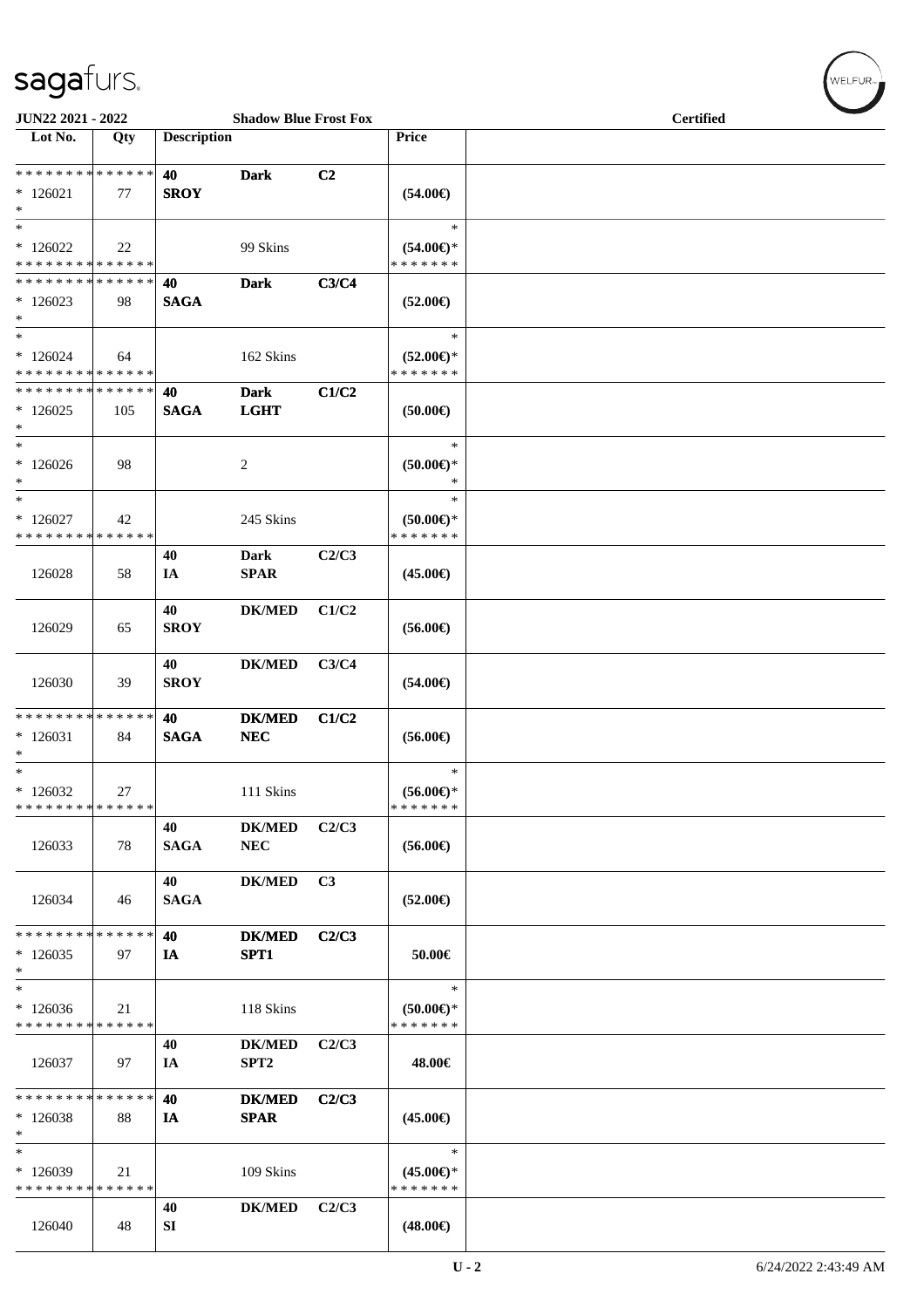| JUN22 2021 - 2022                                                 |     |                    | <b>Shadow Blue Frost Fox</b>                |       |                                                | <b>Certified</b> |
|-------------------------------------------------------------------|-----|--------------------|---------------------------------------------|-------|------------------------------------------------|------------------|
| Lot No.                                                           | Qty | <b>Description</b> |                                             |       | Price                                          |                  |
| * * * * * * * * * * * * * * *<br>$*126041$<br>$*$                 | 91  | 40<br><b>SAGA</b>  | <b>MED</b>                                  | C1/C2 | $60.00 \in$                                    |                  |
| $*$<br>$*126042$<br>* * * * * * * * * * * * * *                   | 85  |                    | 176 Skins                                   |       | $\ast$<br>$60.00 \in$<br>* * * * * * *         |                  |
| * * * * * * * * * * * * * *<br>$*126043$<br>$*$                   | 98  | 40<br><b>SAGA</b>  | <b>MED</b>                                  | C3/C4 | $(54.00\epsilon)$                              |                  |
| $*$<br>$*126044$<br>$*$                                           | 91  |                    | 2                                           |       | $\ast$<br>54.00€*<br>$\ast$                    |                  |
| $\ast$<br>$*126045$<br>* * * * * * * * <mark>* * * * * * *</mark> | 23  |                    | 212 Skins                                   |       | $\ast$<br>$(54.00\epsilon)$ *<br>* * * * * * * |                  |
| * * * * * * * * * * * * * * *<br>$*126046$<br>$*$                 | 105 | 40<br><b>SAGA</b>  | <b>MED</b><br><b>LGHT</b>                   | C1/C2 | 52.00€                                         |                  |
| $*$<br>$*126047$<br>$*$                                           | 98  |                    | 2                                           |       | $\ast$<br>52.00€*<br>$\ast$                    |                  |
| $*$<br>$*126048$<br>* * * * * * * * * * * * * *                   | 29  |                    | 232 Skins                                   |       | $\ast$<br>$(52.00\epsilon)$ *<br>* * * * * * * |                  |
| 126049                                                            | 33  | 40<br><b>SAGA</b>  | $\bf MED$<br><b>LGHT</b>                    | C3/C4 | (50.00)                                        |                  |
| 126050                                                            | 82  | 30<br><b>SAGA</b>  | <b>XD</b>                                   | C1/C2 | $(46.00\epsilon)$                              |                  |
| 126051                                                            | 75  | 30<br><b>SAGA</b>  | <b>XD</b>                                   | C3/C4 | $(44.00\epsilon)$                              |                  |
| 126052                                                            | 115 | 30<br><b>SAGA</b>  | $\mathbf{X}\mathbf{D}$<br><b>LGHT</b>       | C2/C3 | $(41.00\in)$                                   |                  |
| 126053                                                            | 58  | 30<br>${\bf SI}$   | <b>XD</b>                                   | C2/C3 | (39.00)                                        |                  |
| 126054                                                            | 100 | 30<br>IA           | $\bold{X}\bold{D}/\bold{D}\bold{K}$<br>SPT1 | C2/C3 | 44.00€                                         |                  |
| 126055                                                            | 96  | 30<br><b>SROY</b>  | <b>Dark</b>                                 | C1/C2 | (50.00)                                        |                  |
| 126056                                                            | 52  | 30<br><b>SROY</b>  | Dark                                        | C2/C3 | (50.00)                                        |                  |
| ******** <mark>******</mark><br>$*126057$<br>$\ast$               | 105 | 30<br><b>SAGA</b>  | <b>Dark</b>                                 | C1/C2 | $(48.00\epsilon)$                              |                  |
| $*$<br>$*126058$<br>$\ast$                                        | 98  |                    | 2                                           |       | $\ast$<br>$(48.00\epsilon)$ *<br>$\ast$        |                  |
| $\ast$<br>$*126059$<br>$\ast$                                     | 98  |                    | 3                                           |       | $\ast$<br>$(48.00\epsilon)$ *<br>$\ast$        |                  |
| $\ast$<br>$*126060$<br>* * * * * * * * * * * * * *                | 73  |                    | 374 Skins                                   |       | $\ast$<br>$(48.00\epsilon)$ *<br>* * * * * * * |                  |

 $(w$ ELFUR<sub>T</sub>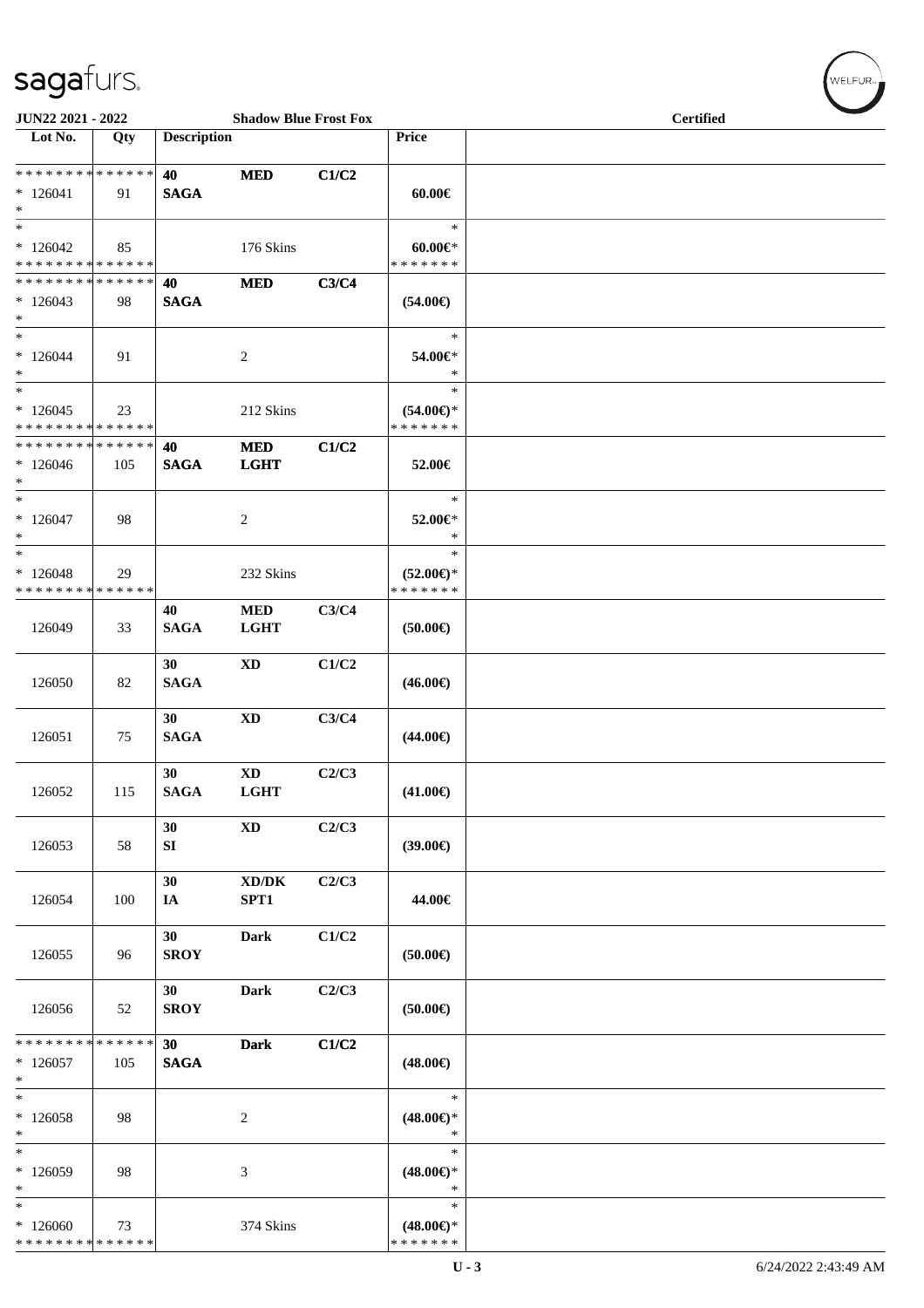| JUN22 2021 - 2022                                                 |     |                              | <b>Shadow Blue Frost Fox</b> |       |                                                | <b>Certified</b> |  |  |
|-------------------------------------------------------------------|-----|------------------------------|------------------------------|-------|------------------------------------------------|------------------|--|--|
| Lot No.                                                           | Qty | <b>Description</b>           |                              |       | Price                                          |                  |  |  |
| * * * * * * * * <mark>* * * * * * *</mark><br>$*126061$<br>$\ast$ | 98  | 30<br><b>SAGA</b>            | <b>Dark</b>                  | C2    | $(48.00\epsilon)$                              |                  |  |  |
| $\ast$<br>$*126062$<br>* * * * * * * * * * * * * *                | 98  |                              | 196 Skins                    |       | $\ast$<br>$(48.00\epsilon)$ *<br>* * * * * * * |                  |  |  |
| 126063                                                            | 47  | 30<br><b>SAGA</b>            | Dark                         | C3    | $(46.00\epsilon)$                              |                  |  |  |
| * * * * * * * * <mark>* * * * * * *</mark><br>$*126064$<br>$\ast$ | 105 | 30<br><b>SAGA</b>            | <b>Dark</b>                  | C3/C4 | $(46.00\epsilon)$                              |                  |  |  |
| $\ast$<br>$*126065$<br>$\ast$                                     | 91  |                              | $\overline{c}$               |       | $\ast$<br>$(46.00\epsilon)$ *<br>$\ast$        |                  |  |  |
| $\ast$<br>* 126066<br>* * * * * * * * * * * * * *                 | 28  |                              | 224 Skins                    |       | $\ast$<br>$(46.00\epsilon)$ *<br>* * * * * * * |                  |  |  |
| 126067                                                            | 76  | 30<br><b>SAGA</b>            | <b>Dark</b><br><b>LGHT</b>   | C3/C4 | $(45.00\epsilon)$                              |                  |  |  |
| 126068                                                            | 73  | 30<br>IA                     | Dark<br>SPT <sub>2</sub>     | C2/C3 | $(44.00\epsilon)$                              |                  |  |  |
| 126069                                                            | 106 | 30<br>SI                     | <b>Dark</b>                  | C2/C3 | $(44.00\epsilon)$                              |                  |  |  |
| 126070                                                            | 62  | 30<br>${\bf S}{\bf I}$       | <b>Dark</b>                  | C3    | $(44.00\epsilon)$                              |                  |  |  |
| * * * * * * * * * * * * * *<br>$* 126071$<br>$\ast$               | 119 | 30<br>SI                     | <b>Dark</b><br><b>LGHT</b>   | C1/C2 | $(42.00\epsilon)$                              |                  |  |  |
| $*$<br>$*126072$<br>* * * * * * * * * * * * * *                   | 111 |                              | 230 Skins                    |       | $\ast$<br>$(42.00\epsilon)$ *<br>*******       |                  |  |  |
| 126073                                                            | 55  | 30<br>$\mathbf{I}\mathbf{B}$ | <b>Dark</b><br><b>SPAR</b>   | C2/C3 | $(37.00\epsilon)$                              |                  |  |  |
| 126074                                                            | 58  | 30<br><b>SAGA</b>            | <b>DK/MED</b><br>NEC         | C2/C3 | $(49.00\epsilon)$                              |                  |  |  |
| 126075                                                            | 52  | 30<br><b>SROY</b>            | <b>MED</b>                   | C2/C3 | $(54.00\epsilon)$                              |                  |  |  |
| * * * * * * * * <mark>* * * * * *</mark><br>$*126076$<br>$\ast$   | 105 | 30<br><b>SAGA</b>            | <b>MED</b>                   | C3/C4 | $(50.00\epsilon)$                              |                  |  |  |
| $\ast$<br>$*126077$<br>* * * * * * * * * * * * * *                | 30  |                              | 135 Skins                    |       | $\ast$<br>50.00€*<br>* * * * * * *             |                  |  |  |
| * * * * * * * * * * * * * *<br>$*126078$<br>$\ast$                | 112 | 30<br><b>SAGA</b>            | <b>MED</b><br><b>LGHT</b>    | C1/C2 | $(49.00\epsilon)$                              |                  |  |  |
| $*$<br>* 126079<br>* * * * * * * * * * * * * *                    | 81  |                              | 193 Skins                    |       | $\ast$<br>$(49.00\epsilon)$ *<br>* * * * * * * |                  |  |  |
| 126080                                                            | 66  | 30<br><b>SAGA</b>            | <b>MED</b><br><b>LGHT</b>    | C3/C4 | $(48.00\epsilon)$                              |                  |  |  |

 $(\forall ELEUR_{\text{max}})$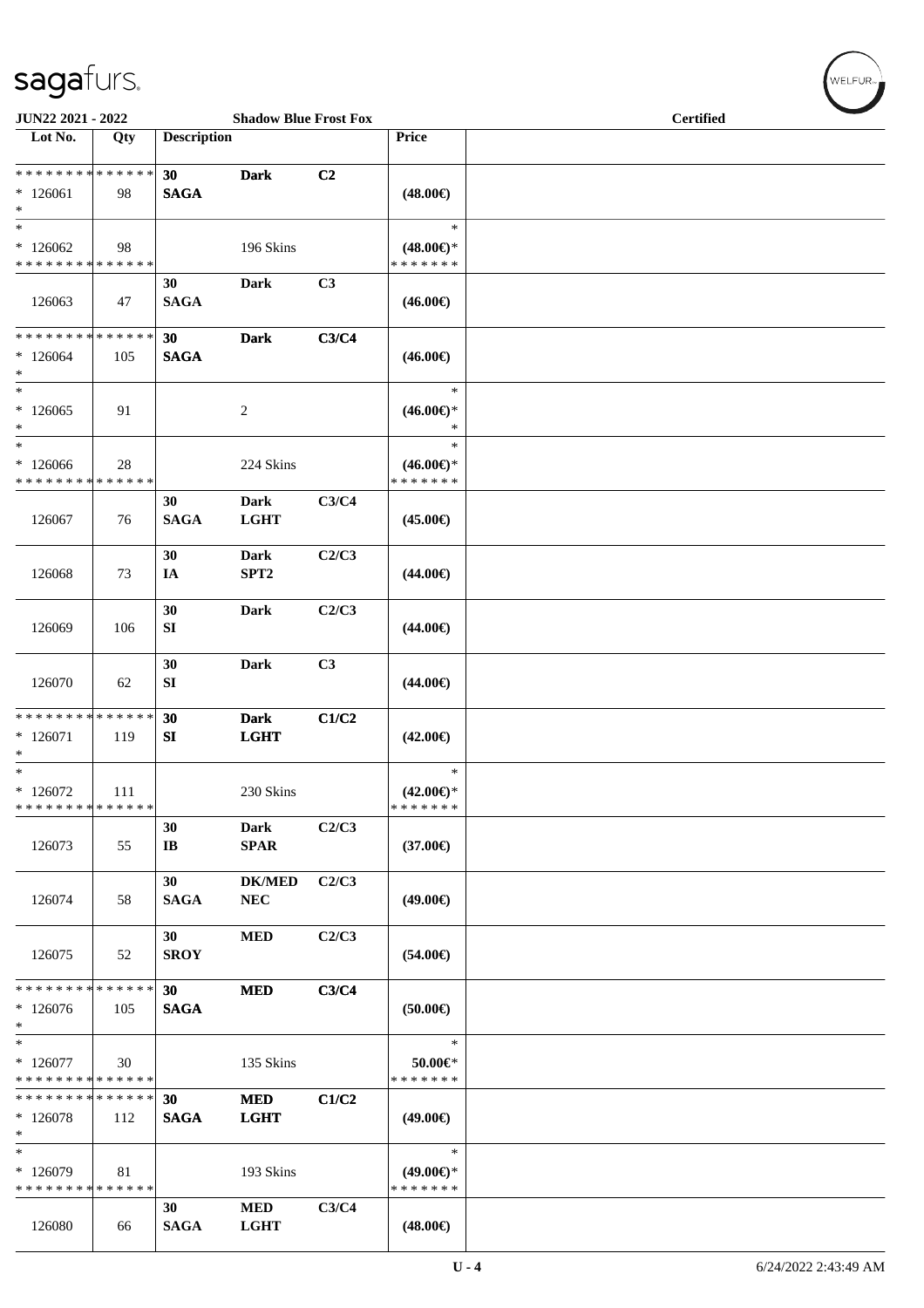| JUN22 2021 - 2022                                  |     |                          | <b>Shadow Blue Frost Fox</b>          |       |                                                | <b>Certified</b> |
|----------------------------------------------------|-----|--------------------------|---------------------------------------|-------|------------------------------------------------|------------------|
| Lot No.                                            | Qty | <b>Description</b>       |                                       |       | Price                                          |                  |
| * * * * * * * * * * * * * *<br>$*126081$<br>$\ast$ | 98  | 30<br>IA                 | <b>MED</b><br>SPT1                    | C2/C3 | $(49.00\epsilon)$                              |                  |
| $\ast$<br>$*126082$<br>* * * * * * * * * * * * * * | 24  |                          | 122 Skins                             |       | $\ast$<br>$(49.00\epsilon)$ *<br>* * * * * * * |                  |
| * * * * * * * * * * * * * *<br>$*126083$<br>$\ast$ | 112 | 30<br>SI                 | <b>MED</b>                            | C2/C3 | $(48.00\epsilon)$                              |                  |
| $\ast$<br>$*126084$<br>* * * * * * * * * * * * * * | 58  |                          | 170 Skins                             |       | $\ast$<br>$(48.00\epsilon)$ *<br>* * * * * * * |                  |
| 126085                                             | 38  | 30<br>IA                 | MED/PAL C2/C3<br>SPT2                 |       | $(47.00\epsilon)$                              |                  |
| 126086                                             | 92  | 30<br>IA                 | MED/PAL C2/C3<br><b>SPAR</b>          |       | $(47.00\epsilon)$                              |                  |
| 126087                                             | 53  | 30<br><b>SAGA</b>        | <b>PALE</b><br><b>LGHT</b>            | C2/C3 | 49.00€                                         |                  |
| 126088                                             | 38  | 30<br><b>SAGA</b>        | XP/2XP<br><b>LGHT</b>                 | C2/C3 | $(49.00\epsilon)$                              |                  |
| 126089                                             | 78  | 20<br><b>SAGA</b>        | $\mathbf{X}\mathbf{D}$                | C2/C3 | $(36.00\epsilon)$                              |                  |
| 126090                                             | 88  | 20<br><b>SAGA</b>        | $\mathbf{X}\mathbf{D}$<br><b>LGHT</b> | C2/C3 | $(34.00\epsilon)$                              |                  |
| * * * * * * * * * * * * * *<br>$*126091$<br>$\ast$ | 112 | <b>20</b><br><b>SAGA</b> | <b>Dark</b>                           | C1/C2 | $(38.00\in)$                                   |                  |
| $\overline{\ast}$<br>$*126092$<br>$\ast$           | 105 |                          | 2                                     |       | $\ast$<br>$(38.00\epsilon)$ *<br>$\ast$        |                  |
| $\ast$<br>* 126093<br>$\ast$                       | 105 |                          | 3                                     |       | $\ast$<br>$(38.00\epsilon)$ *<br>$\ast$        |                  |
| $\ast$<br>$*126094$<br>* * * * * * * * * * * * * * | 25  |                          | 347 Skins                             |       | $\ast$<br>$(38.00\epsilon)$ *<br>* * * * * * * |                  |
| * * * * * * * * * * * * * *<br>$*126095$<br>$\ast$ | 112 | <b>20</b><br><b>SAGA</b> | <b>Dark</b>                           | C3/C4 | $(37.00\epsilon)$                              |                  |
| $\ast$<br>$*126096$<br>$\ast$                      | 98  |                          | 2                                     |       | $\ast$<br>$(37.00\epsilon)$ *<br>$\ast$        |                  |
| $\ast$<br>$*126097$<br>* * * * * * * * * * * * * * | 23  |                          | 233 Skins                             |       | $\ast$<br>$(37.00€)$ *<br>* * * * * * *        |                  |
| * * * * * * * * * * * * * *<br>$*126098$<br>$\ast$ | 112 | <b>20</b><br><b>SAGA</b> | <b>Dark</b><br><b>LGHT</b>            | C1/C2 | $(36.00\epsilon)$                              |                  |
| $\ast$<br>* 126099<br>* * * * * * * * * * * * * *  | 41  |                          | 153 Skins                             |       | $\ast$<br>$(36.00\epsilon)$ *<br>* * * * * * * |                  |
| * * * * * * * * * * * * * *<br>$*126100$<br>$*$    | 119 | 20<br><b>SAGA</b>        | <b>Dark</b><br><b>LGHT</b>            | C3/C4 | $(35.00\epsilon)$                              |                  |

 $(w$ ELFUR-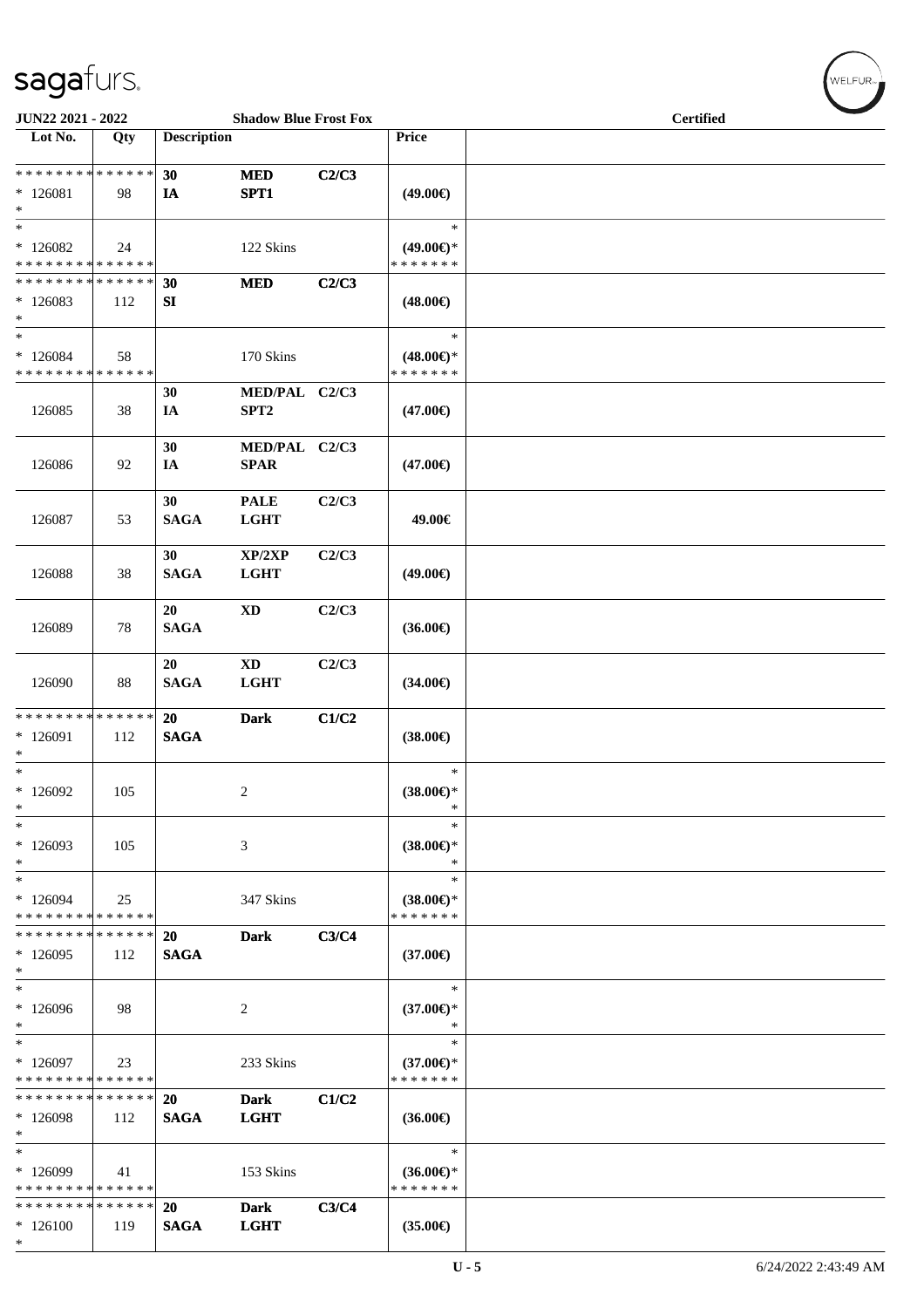| JUN22 2021 - 2022                                     |     |                    | <b>Shadow Blue Frost Fox</b> |       |                                                | <b>Certified</b> |  |
|-------------------------------------------------------|-----|--------------------|------------------------------|-------|------------------------------------------------|------------------|--|
| Lot No.                                               | Qty | <b>Description</b> |                              |       | Price                                          |                  |  |
| $\ast$<br>$* 126101$<br>* * * * * * * * * * * * * *   | 69  | 20<br><b>SAGA</b>  | <b>Dark</b><br><b>LGHT</b>   | C3/C4 | $\ast$<br>$(35.00\epsilon)$ *<br>* * * * * * * |                  |  |
| 126102                                                | 57  | 20<br><b>SROY</b>  | $DK/MED$                     | C1/C2 | $(46.00\epsilon)$                              |                  |  |
| 126103                                                | 43  | 20<br><b>SROY</b>  | <b>DK/MED</b>                | C3/C4 | $(44.00\epsilon)$                              |                  |  |
| 126104                                                | 64  | 20<br><b>SAGA</b>  | <b>DK/MED</b><br><b>NEC</b>  | C2/C3 | $(40.00\epsilon)$                              |                  |  |
| 126105                                                | 114 | 20<br>IA           | <b>DK/MED</b><br>SPT1        | C2/C3 | $(38.00\epsilon)$                              |                  |  |
| 126106                                                | 57  | 20<br>IA           | <b>DK/MED</b><br>SPAR        | C2/C3 | $(34.00\epsilon)$                              |                  |  |
| 126107                                                | 116 | 20<br>${\bf SI}$   | $DK/MED$                     | C2/C3 | $(38.00\epsilon)$                              |                  |  |
| * * * * * * * * * * * * * * *<br>$*126108$<br>$*$     | 112 | 20<br><b>SAGA</b>  | <b>MED</b>                   | C3/C4 | $(42.00\epsilon)$                              |                  |  |
| $*$<br>$*126109$<br>$*$                               | 105 |                    | $\overline{2}$               |       | $\ast$<br>$(42.00\epsilon)$ *<br>$\ast$        |                  |  |
| $*$<br>$* 126110$<br>* * * * * * * * * * * * * *      | 42  |                    | 259 Skins                    |       | $\ast$<br>$(42.00\epsilon)$ *<br>* * * * * * * |                  |  |
| * * * * * * * * * * * * * * *<br>$* 126111$<br>$\ast$ | 119 | 20<br><b>SAGA</b>  | <b>MED</b><br><b>LGHT</b>    | C1/C2 | $(40.00\epsilon)$                              |                  |  |
| $*$<br>$* 126112$<br>$\ast$                           | 112 |                    | 2                            |       | $\ast$<br>$(40.00\epsilon)$ *<br>$\ast$        |                  |  |
| $\ast$<br>$* 126113$<br>* * * * * * * * * * * * * *   | 72  |                    | 303 Skins                    |       | $\ast$<br>$(40.00\epsilon)$ *<br>* * * * * * * |                  |  |
| 126114                                                | 32  | 20<br><b>SAGA</b>  | $\bf MED$<br><b>LGHT</b>     | C3/C4 | $(38.00\epsilon)$                              |                  |  |
| 126115                                                | 83  | 20<br><b>SAGA</b>  | <b>PALE</b>                  | C3/C4 | $(42.00\epsilon)$                              |                  |  |
| 126116                                                | 83  | 20<br><b>SAGA</b>  | <b>PALE</b><br><b>LGHT</b>   | C1/C2 | 40.00€                                         |                  |  |
| 126117                                                | 48  | 20<br><b>SAGA</b>  | <b>PALE</b><br><b>LGHT</b>   | C3/C4 | $(38.00\epsilon)$                              |                  |  |
| 126118                                                | 72  | 20<br>IA           | PAL/XP<br>SPT1               | C2/C3 | $(40.00\epsilon)$                              |                  |  |
| 126119                                                | 95  | 20<br>IA           | PAL/XP<br>SPT <sub>2</sub>   | C2/C3 | $(38.00\epsilon)$                              |                  |  |
| 126120                                                | 62  | 20<br>SI           | PAL/XP                       | C1/C2 | $(40.00\epsilon)$                              |                  |  |

 $w$ ELFUR<sub>m</sub>